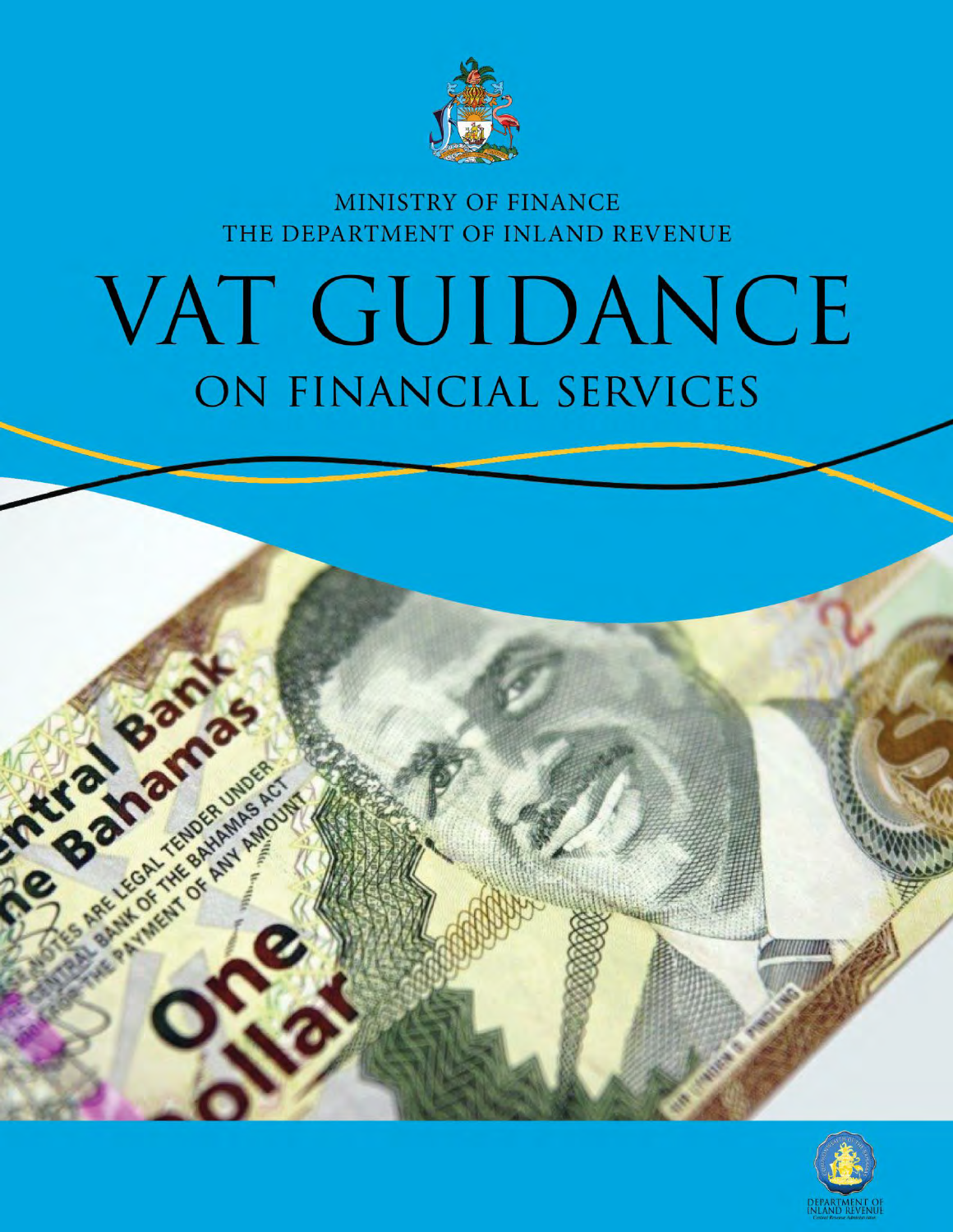#### **Introduction**

This guide is intended to provide businesses offering financial services with information about Value Added Tax ("VAT"). It should be read in conjunction with the Value Added Tax Act 2014, as amended ("VAT Act"), the Value Added Tax Regulations 2014 ("VAT Regulations"), the Value Added Tax Rules 2015 ("VAT Rules") and The Bahamas VAT Guide ("VAT Guide"), all of which can be found on the website of the Government of The Bahamas ("Government"). **If there is a discrepancy within the Guidance Note, the law will prevail in accordance with the VAT Act, Regulations and/or Rules.**

#### **Guidance**

The VAT treatment of financial services depends on the type of services being provided and to whom they are being provided. In general, financial services supplied to persons or businesses in The Bahamas are exempt from VAT. Financial services supplied to persons or businesses outside The Bahamas are normally zero rated.

If you supply services that are exempt from VAT you do not have to charge VAT; however, you cannot recover any VAT you incur on costs either charged by your suppliers or paid on the importation of goods or services.

If you provide services that are subject to the zero rate of VAT (0%) or the standard rate of VAT (7.5%) you can recover the VAT incurred on purchases that relate to your zero-rated or standard rated supplies.

If you make a mixture of VAT exempt supplies and supplies subject to VAT at the zero rate or standard rate you will need to apportion the VAT you incur on costs. (See section "Apportionment formula for VAT as outlined in VAT Rule 2015-017 – Apportionment Formula for Financial Institutions (Clearing Banks).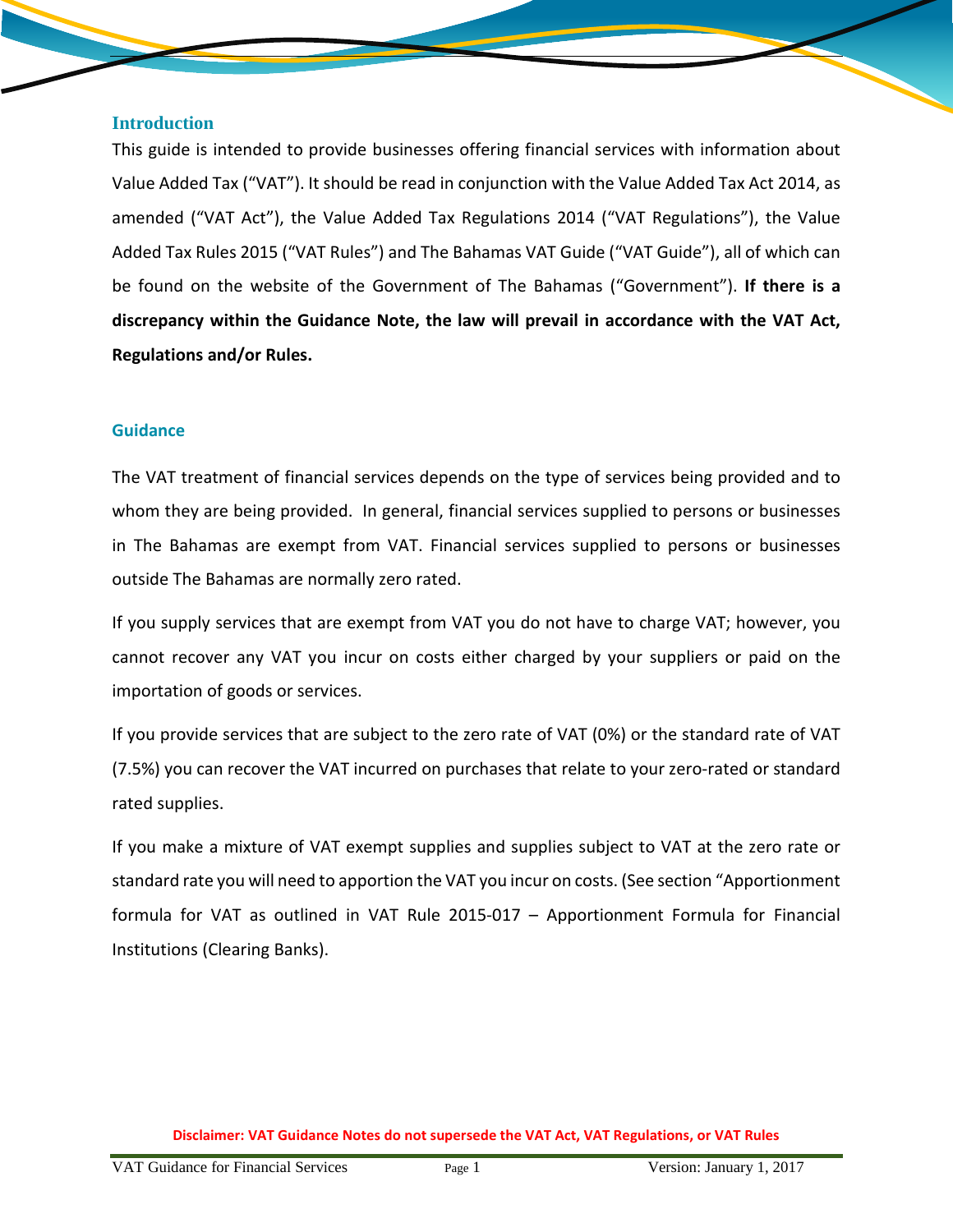#### **What financial services are exempt from VAT?**

Second Schedule, Part 1 (Exempt Supplies of Services) of the VAT Act states that subject to the Regulations, financial services other than international financial services or domestic financial services provided for an explicit fee are exempt from VAT.

"International financial service" is defined in the VAT Regulations as a financial service supplied within The Bahamas to a person who is non-resident for purposes of the Exchange Control Regulations, where the benefit or use of the service is outside the Bahamas. Hence some services provided to non-residents may be taxable at 7.5% or exempt if the benefit or use is deemed to be inside The Bahamas.

A "domestic financial service" is defined as a financial service supplied within The Bahamas to a person who is not treated as a non-resident for purposes of the Exchange Control Regulations.

An "explicit fee" is a charge that is itemized separate and apart from interest and stamp duty.

The following services are considered financial services under the VAT Regulations:

- $\Box$  granting, negotiating, and dealing with loans, credit, credit guarantees, or any security for money, including the management by the grantor of loans, credit and credit guarantees;
- $\Box$  transactions concerning money, deposit, and current accounts, payments, transfers, debts, cheques, or negotiable instruments, excluding debt collection and factoring;
- $\Box$  transactions relating to financial derivatives, forward contracts, options, and similar arrangements;
- $\Box$  transactions relating to shares, stocks, bonds, and other securities, excluding custody services;
- $\Box$  management of investment funds;
- $\Box$  other services provided by a financial service provider within the scope of its business.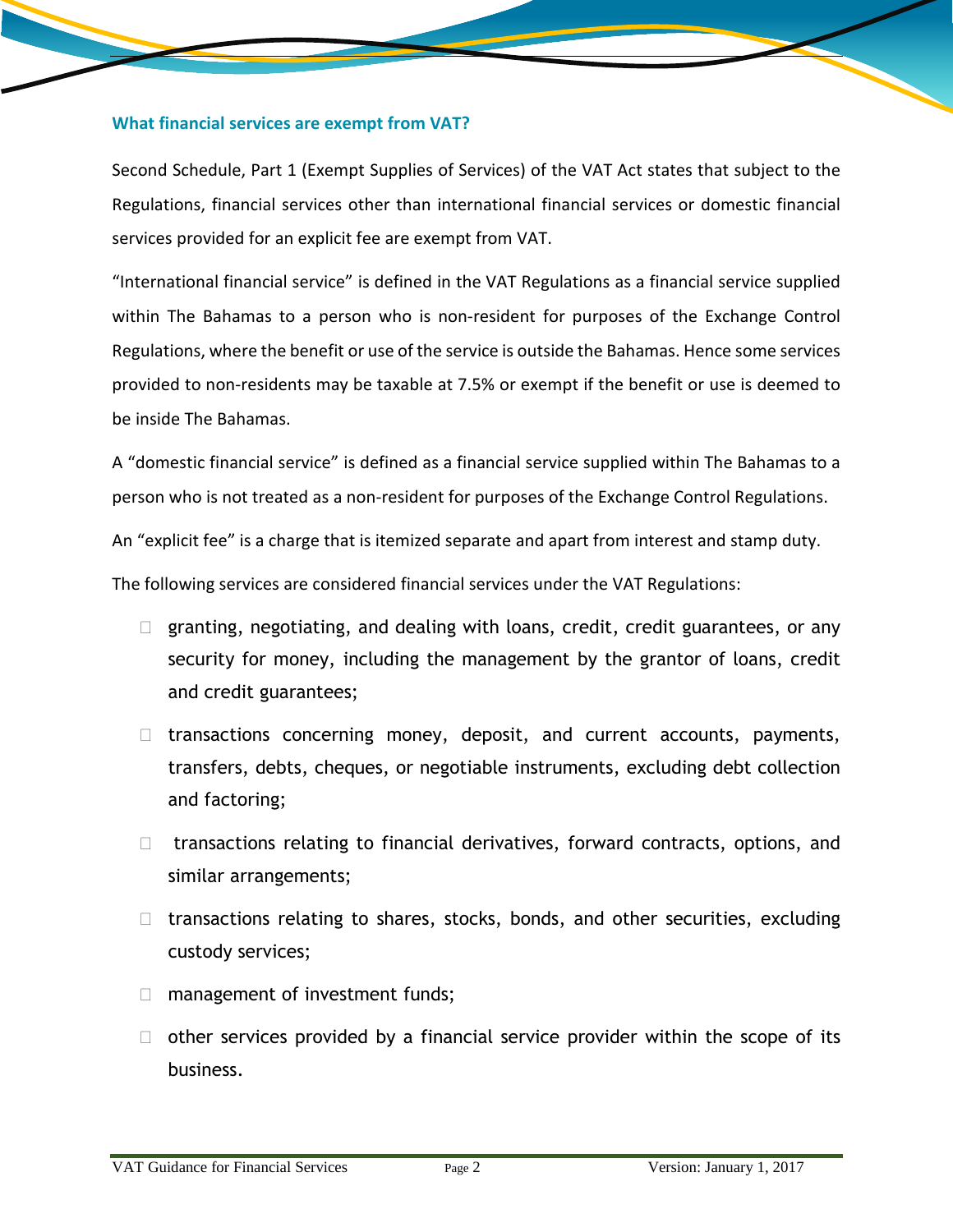If any of the above financial services are provided to a resident the service will be exempt from VAT, except for any explicit fee, commission or similar charge you make for providing the service which will be taxable at the standard rate. If a financial service is subject to stamp tax the amount of stamp tax will be exempt from VAT.

If any of the above financial services are provided within The Bahamas, but to a non-resident of The Bahamas for the purposes of the Exchange Control Regulations the services will be subject to VAT at the zero rate irrespective of whether they are subject to stamp tax or not, or whether they are subject to an explicit fee or not.

# **Domestic financial services**

The following outlines some typical charges for financial services and their respective VAT treatment where these services are supplied within The Bahamas to a business, entity or person resident in The Bahamas.

It should be noted that where any of the transactions are subject to stamp tax, VAT is not due on the amount of stamp tax to be paid. VAT is only due on the explicit fee charged.

# **Charges by banks**

# **Personal accounts and savings or deposit accounts**

Standard fixed rate charges to account holders are subject to VAT. Examples include; monthly maintenance fees, fees for cashing a cheque or making deposits, administration fees such asfees for providing statements, payment orders or transfers, and charges for the provision of on-line banking. Interest paid or received is not subject to VAT.

# **Credit Card services**

Fixed charges for the provision of credit cards and any other associated fixed charges are subject to VAT such as a late payment fee or a limit excess fee. Interest charged on outstanding balances is exempt from VAT. Charges for a cash advancement or cash withdrawal are also subject to VAT even if the charge is calculated as a percentage of the cash withdrawal.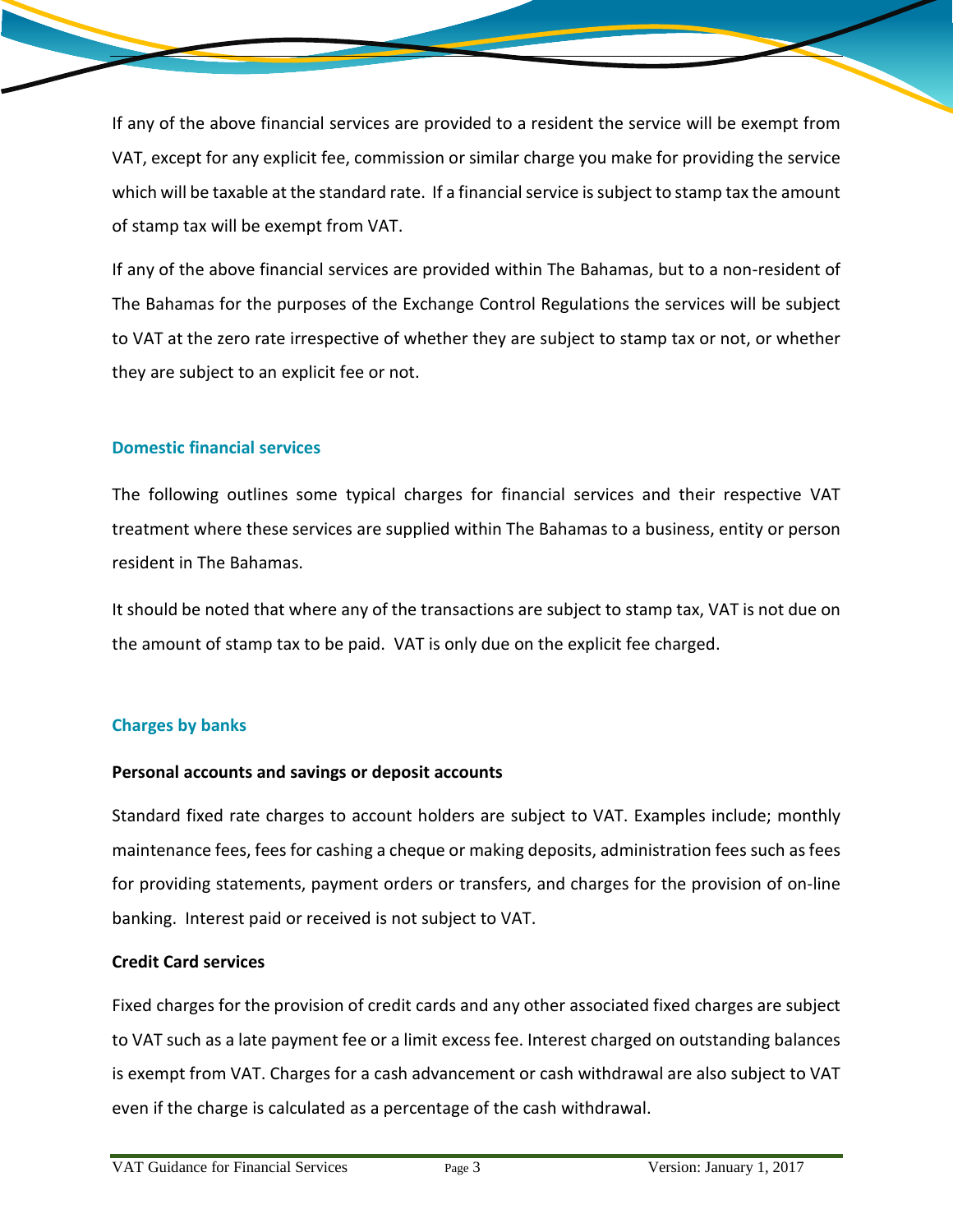# **Charges in relation to the provision of a mortgage**

The initial fee for setting up the mortgage is subject to VAT even if it is calculated on a percentage basis. Any ongoing fixed fees, for example, a fixed fee for late payment or the discharge of a mortgage is subject to VAT at the standard rate. The charge of interest on a mortgage is exempt from VAT.

#### **Provision of personal loans**

The initial fee for setting up the loan is subject to VAT. Any ongoing fixed fees, for example, a fixed fee for late payment or the discharge of a loan is subject to VAT at the standard rate. The charge of interest on a loan is exempt from VAT.

#### **The provision of overdraft facilities**

Fixed fees in relation to the provision of an overdraft facility are subject to VAT. Any interest charged is exempt from VAT.

#### **Business loans and commercial mortgages**

Fixed fees in relation to the provision of a business loan or a commercial mortgage are subject to VAT. The interest on the loan or mortgage is exempt from VAT.

#### **ATM/ABM services**

Charges for withdrawals from an ATM are subject to VAT.

#### **Payroll payments**

Charges for payroll payments are subject to VAT.

#### **Bank drafts/ wire transfers / foreign currency exchange**

Fixed or variable fees for providing these services are subject to VAT.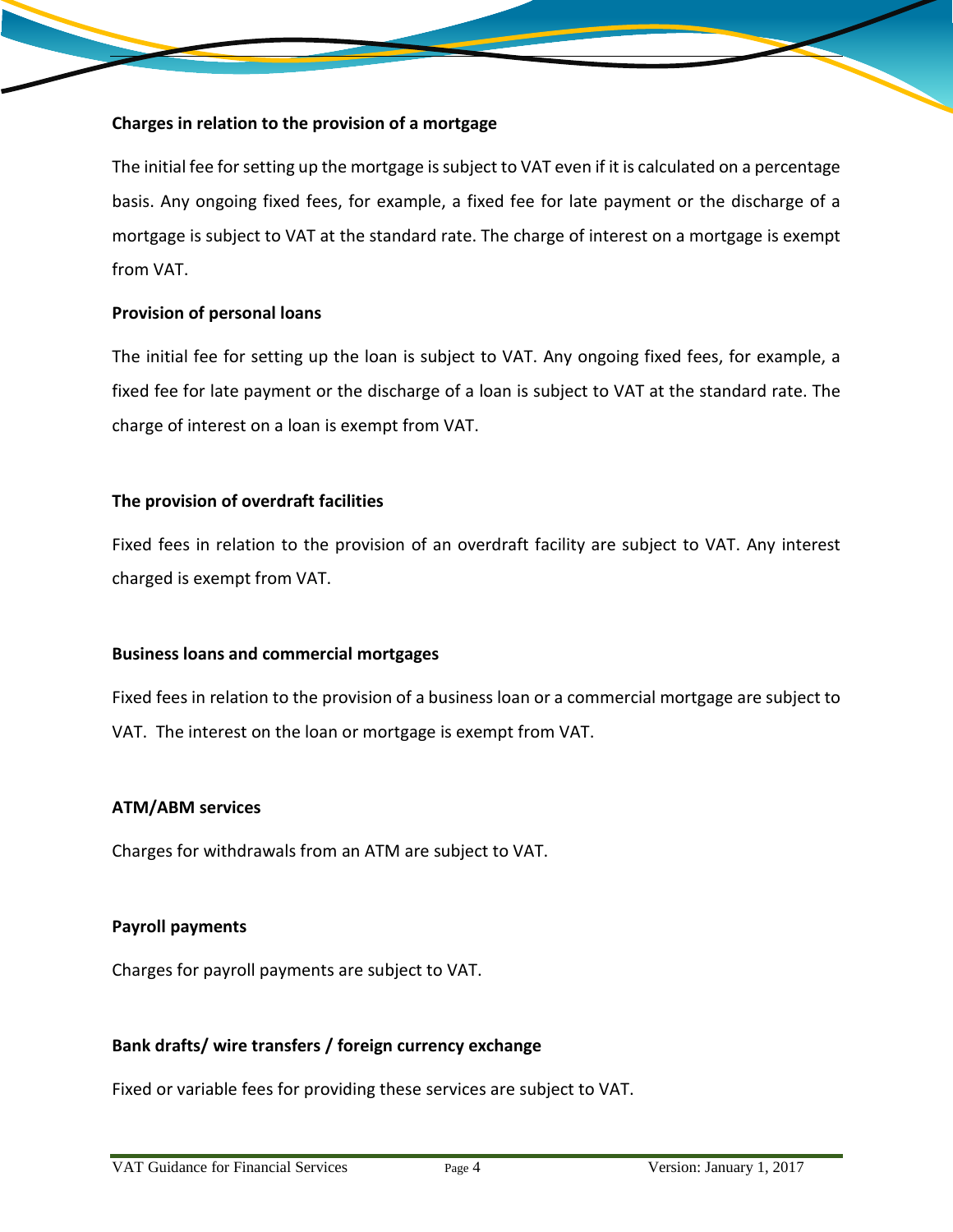#### **Safekeeping and safety deposit boxes**

Charges for safekeeping services and safety deposit boxes are subject to VAT at the standard rate. Custodial services provided by "offshore" financial institutions to non-resident clients are subject to VAT at the zero rate.

#### **Cash handling charges**

Charges for cash handling such as counting, sorting and safe storage are subject to VAT.

#### **Payment of household bills**

If you accept over-the-counter payments for household bills and charge for this service, your supply is taxable.

#### **Other financial services**

#### **Shares, stocks, bonds, and other securities**

The sale of shares, stocks, bonds and other securities is exempt from VAT; however, any explicit fee payable, whether fixed or variable, will be subject to VAT.

The payment of dividends by a company is exempt from VAT.

Fees charged by brokers or dealers who act as an intermediary in these transactions will be subject to VAT as these fees are commonly fixed fees or based on a percentage of the sale value.

Share registrar, trading and settlement services which are provided on either a fixed fee or commission basis will be subject to VAT at the standard rate. This includes fees charged for facilities provided by The Bahamas International Securities Exchange.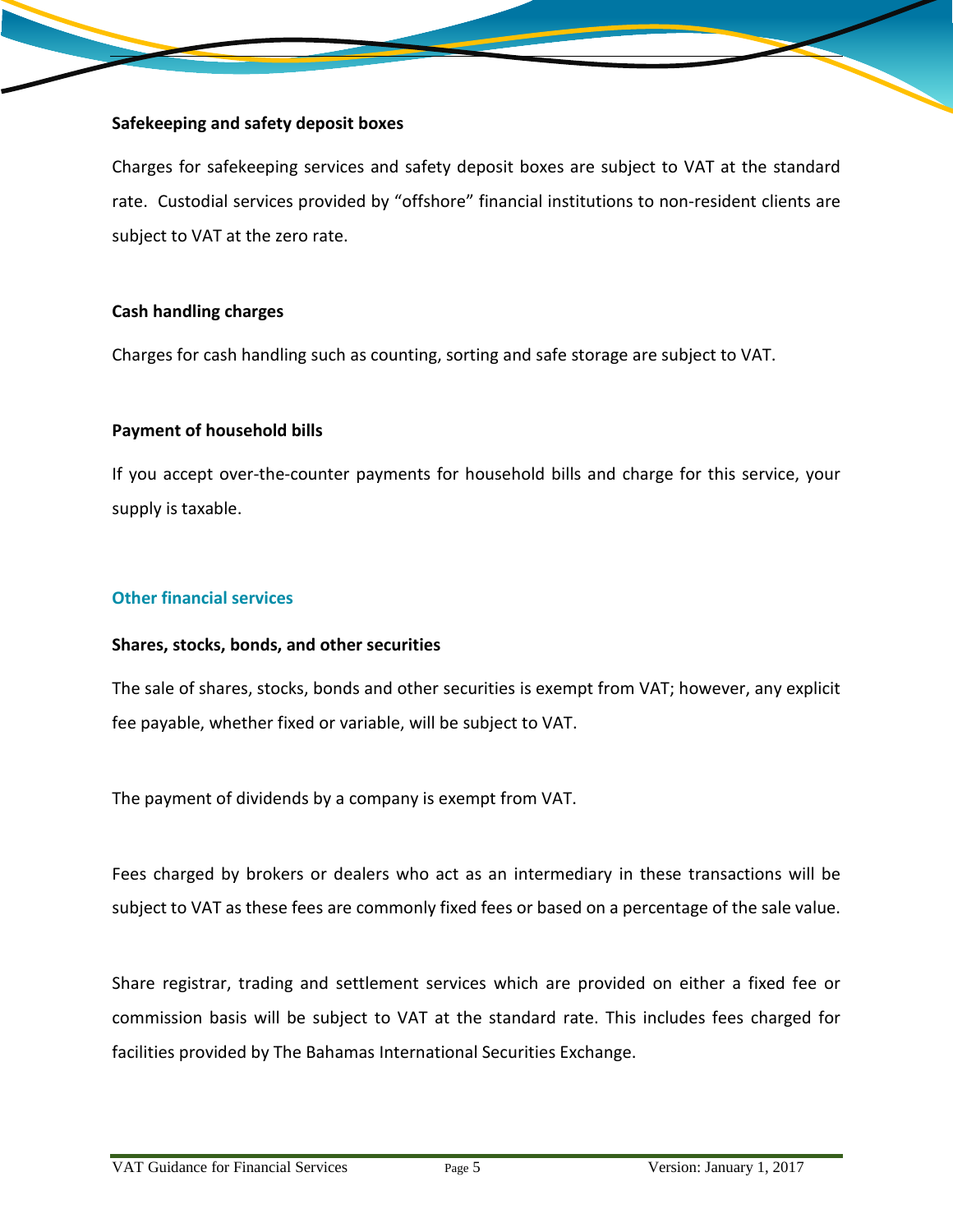Assisting a company with the management of shareholders and other financial stakeholders, payment of dividends, providing shareholders with annual reports and arranging general meetings are all services subject to VAT.

#### **Portfolio management**

Services provided in relation to managing a portfolio of investments are subject to VAT at the standard rate.

# **Intermediation services**

Intermediary services are normally subject to VAT. For example, a financial investment advisor may act as an intermediary in obtaining a loan. Any commission they gain from the finance provider is in respect of a taxable supply of services.

A lawyer may assist a house buyer in obtaining a mortgage. The lawyer's fees for providing this assistance will be subject to VAT. If they obtain a commission from the mortgage provider the commission will also be subject to VAT.

# **Equipment leasing**

Equipment hire or leasing is a supply of goods and subject to VAT at the standard rate. In these agreements, the ownership of the equipment does not pass to the lessee just the entitlement to the beneficial use, for example, the hire of a digger for 20 hours or a 3-year lease for catering equipment. If at the end of the lease, the equipment is subsequently sold to a third party or the lessee, the sale of the equipment is also subject to VAT.

# **Provision of credit with a supply of goods**

The supply of credit is exempt from VAT. If you supply goods or services on credit that are subject to VAT, and you include the finance charge in with the total amount payable by the buyer in installments, then the total amount payable will take on the VAT treatment of the goods. If you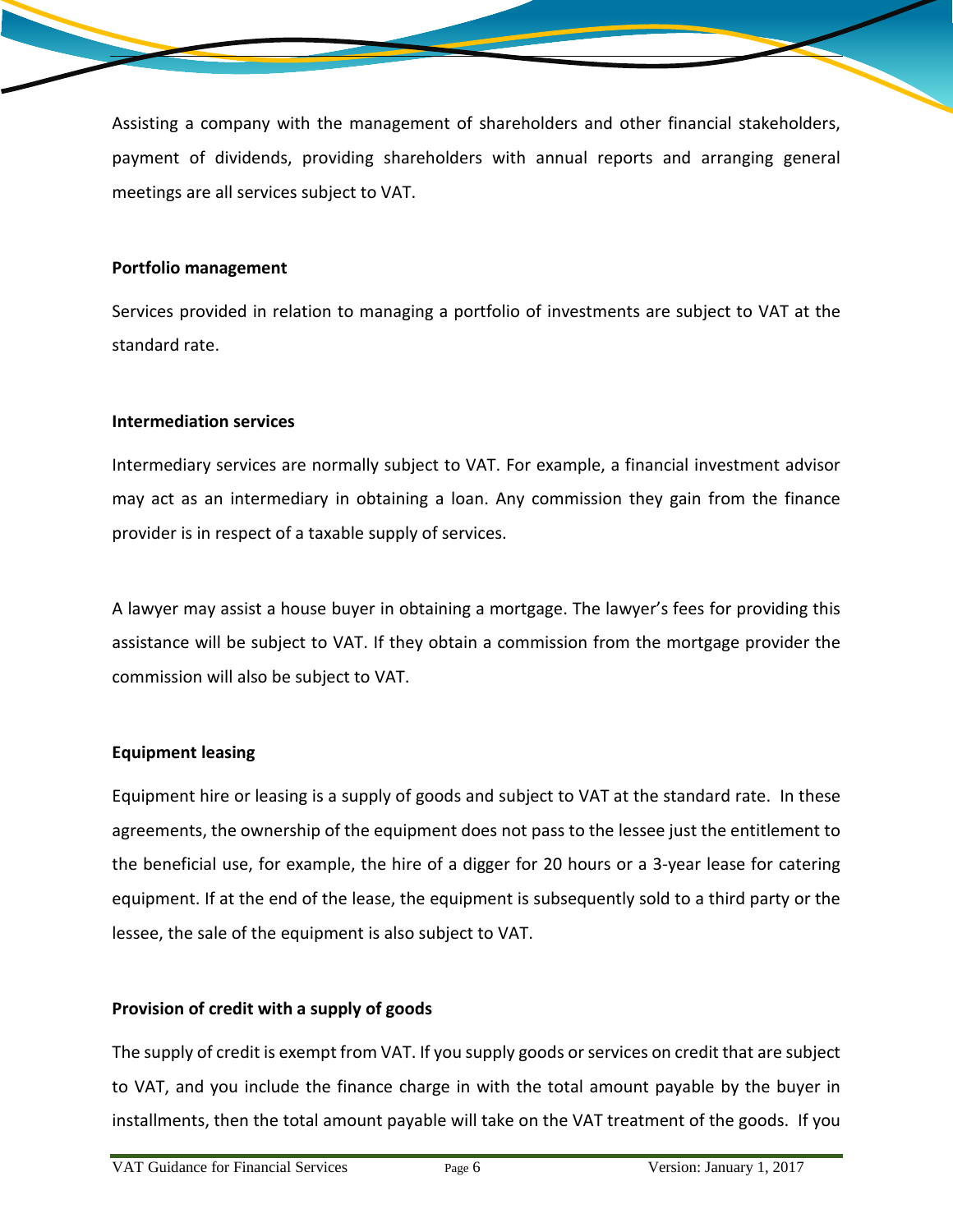charge for the provision of credit separately (i.e. not included in the charge for the goods) the charge for credit will be exempt from VAT. You do not need to raise separate invoices as long as you show the charge for credit separately on the invoice.

You do not need to be a bank or financial service provider to make a VAT exempt supply of credit. For example, a credit department of a retail shop can provide VAT exempt credit facilities.

If you charge an explicit fee for providing credit, for example, an administration or setup fee, the explicit fee will be subject to VAT at the standard rate.

The above also applies to hire purchase agreement under the Hire Purchase Act (Ch. 342); a conditional sale agreement; or a credit sale agreement.

Where credit is provided with goods the value of the goods is considered to be:

- Where the seller or lessor is a bank or other financial institution, an amount equal to the sum of –
	- a) the consideration paid by the bank or institution for the goods or the fair market value of the supply of the goods to the bank or institution, whichever is the greater;
	- b) any consideration borne by the bank or institution for the erection, construction, assembly, or installation of the goods;
- Where the seller or lessor is a dealer, an amount equal to the sum of
	- a) the consideration at which the goods are normally sold by the dealer for cash; and
	- b) any consideration borne by the dealer for the erection, construction, or installation of the goods.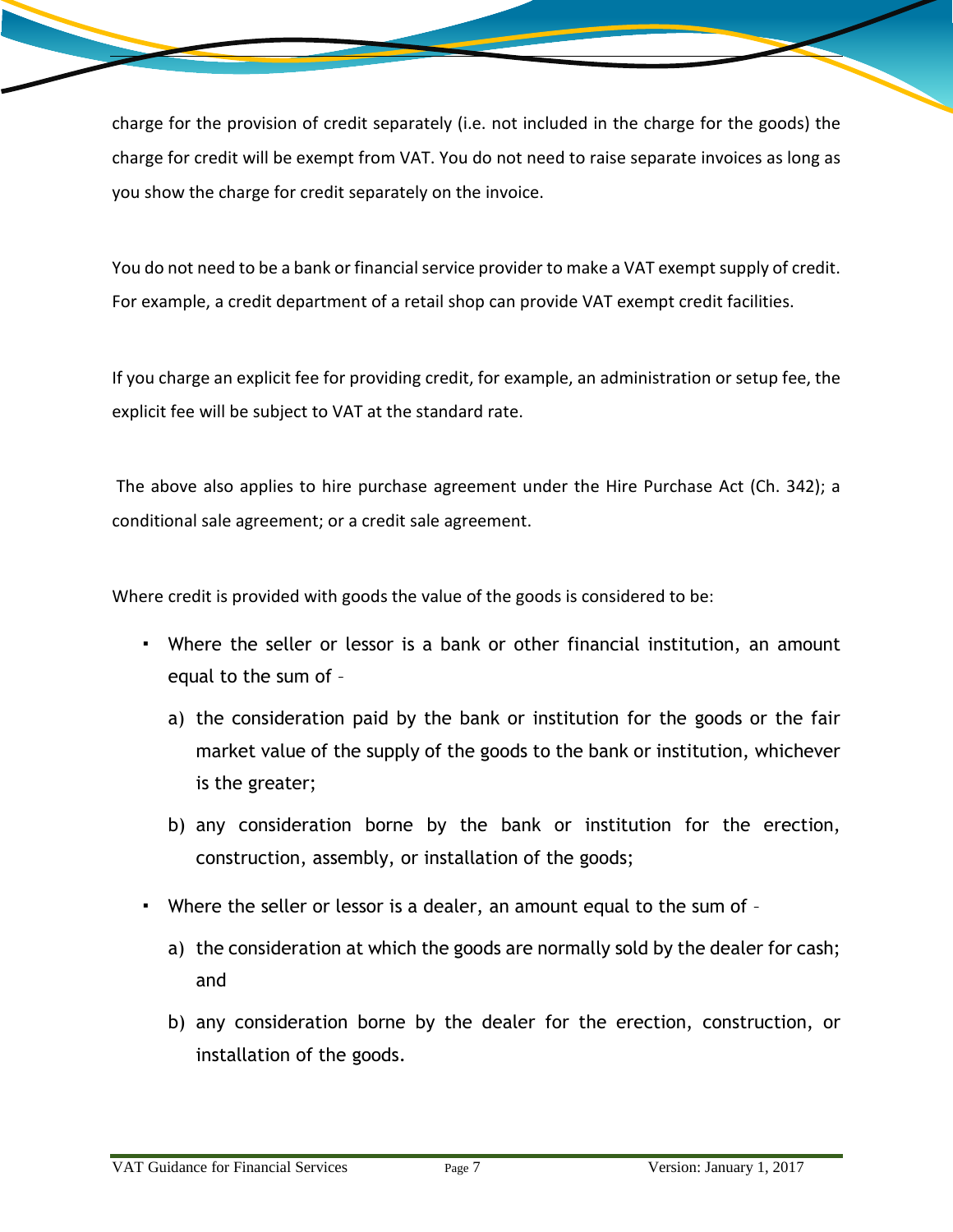#### **Preparatory services**

Preparatory services that are carried out separately, before an exempt financial transaction concerning money, are taxable. An example is the preparation and delivery of data such as a wages roll, which is then put into effect by someone else.

#### **The sale of debts**

The sale of a debt is exempt from VAT; this includes the sale of a debt to a debt factor.

#### **Debt collection and control**

The services related to debt recovery, litigation, and the management of the recovery of the amount due from debtors is subject to VAT. This includes accounting services under a factoring agreement and other services relating to factoring.

#### **Trustee services**

Trustee services are subject to VAT at the standard rate; however, if your services are provided to a non-resident of The Bahamas your services are subject to VAT at the zero rate. Your services are supplied to a non-resident of The Bahamas if the settlor or beneficiaries are non-resident.

#### **Dealing with numismatic and investment coins**

If you sell bank notes or coins, whether or not they are legal tender, such as:

- $\Box$  collectors' pieces;
- $\Box$  investment articles; or
- $\Box$  items of numismatic interest

your supply is subject to VAT on the full selling price, whether or not they are sold for more than their face value. Examples include:

- **bank notes;**
- proof coins;
- □ money; or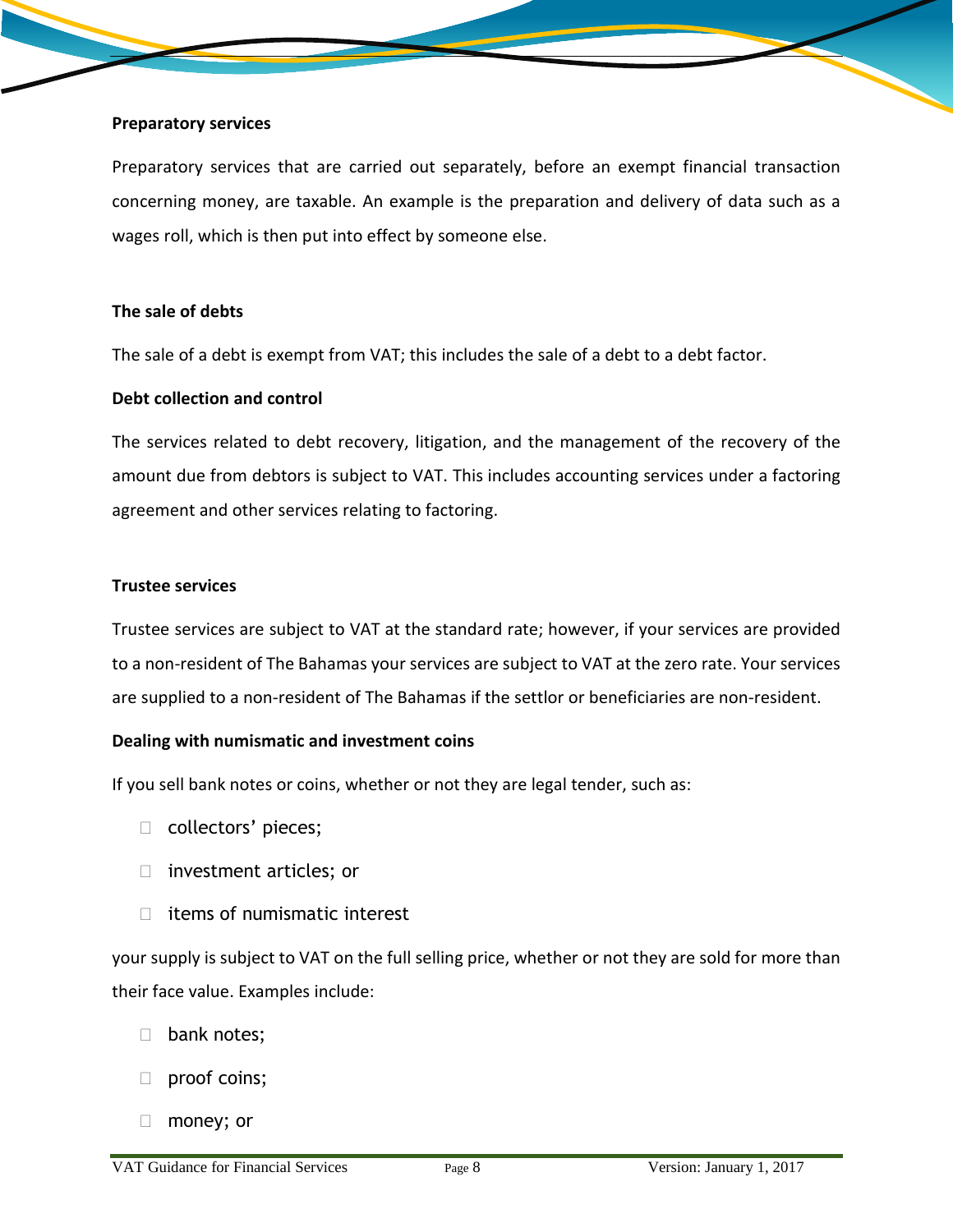$\Box$  precious or base metal coins.

#### **Pensions and collective investments**

Payments into a pension fund or collective investment scheme are exempt from VAT; however, a charge for the management of a pension fund or collective investment scheme is subject to VAT.

# **How do I treat goods or property repossessed under a credit agreement?**

A repossession of goods or property under a credit agreement is a supply by the debtor under the agreement to the person exercising the right of repossession. Where the debtor is registered for VAT and the goods formed part of the business assets, the supply by the debtor may be subject to VAT if the supply would ordinarily be subject to VAT. VAT would be applied to the balance of the cash value of the supply.

Any subsequent disposal of the repossessed goods or property would be a taxable supply if such sale of the goods or property would ordinarily be subject to VAT.

# **What financial services are subject to VAT at the zero rate?**

If you supply financial services to a person who is not resident in The Bahamas in accordance with The Bahamas Exchange Control Regulations your services will be subject to VAT at the zero rate, except where your services relate to transactions on real property in The Bahamas, or the facilities are denominated in Bahamian dollars. For real estate transactions, cases' legal fees, commission or other charges would be subject to VAT at the standard rate. The Central Bank guidelines make it clear that most financial products offered to non-residents are denominated in foreign currency. The foreign currency composition of the service is not a sufficient guide to charge VAT at the zero rate, however, as Bahamian residents may also be granted permission to be supplied with foreign currency denominated services.

As a rule, fees on services provided to non-residents will be taxable at the standard rate, if provided in Bahamian dollars, if they relate to real estate transactions. Fees on the "external" Bahamian dollar accounts of non-residents would, therefore, be subject to VAT at the standard rate.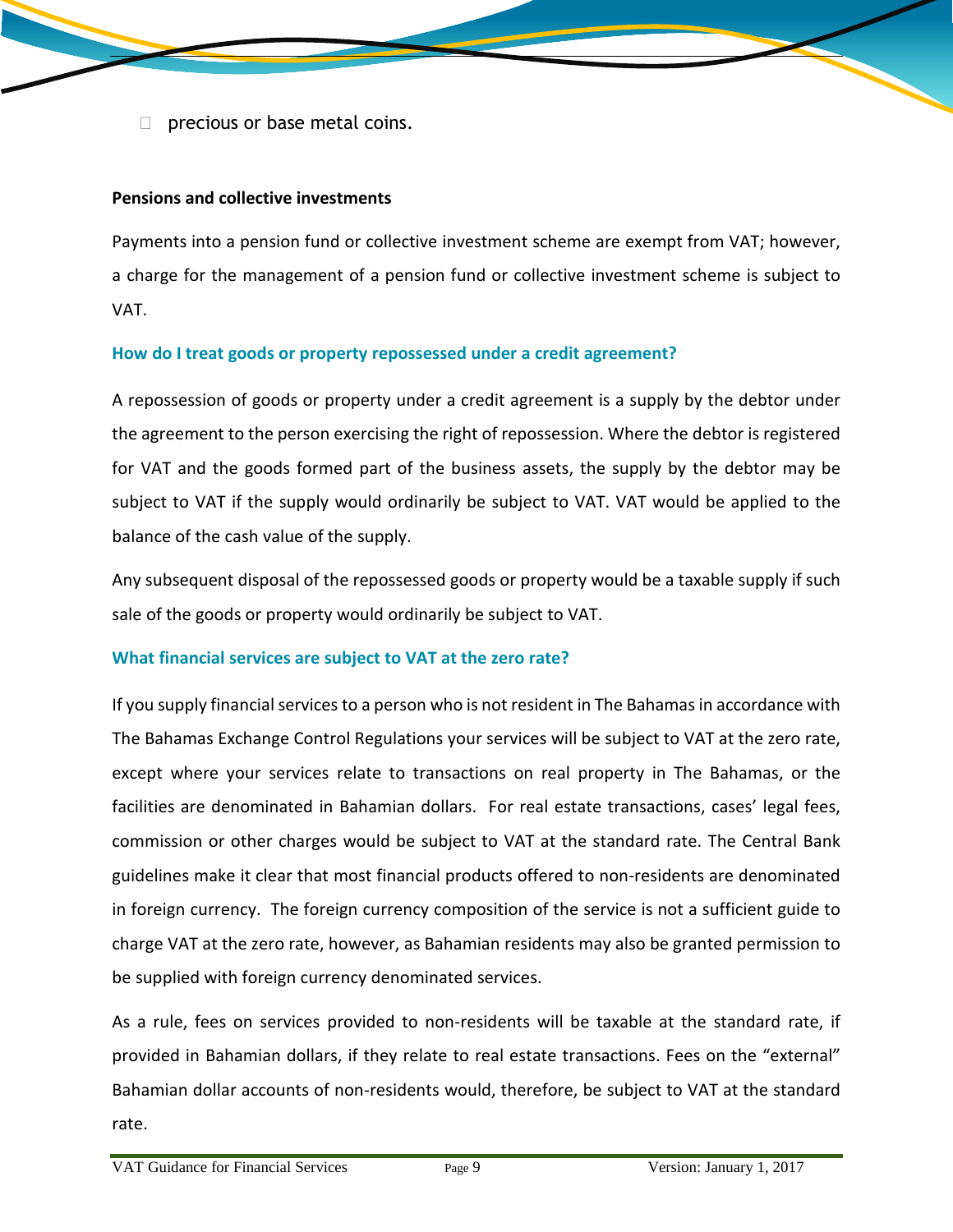If you charge the zero rate of VAT for your services you should maintain confirmation that the financial services were provided against a facility that would not be accessible (other than with Central Bank approval) to a person who is designated as a resident for Exchange Control purposes. In the case of financial products such as investment funds vehicles, international business companies (IBCs), trusts, etc., confirmation from the administrator or sponsor of the product will suffice. Such confirmation should be sufficient to verify that the person or sponsor of the product is non-resident by virtue of nationality, country of domicile or explicit Central Bank designation. In the case of individuals, the nationality would have to be confirmed.

Non-residents may physically reside in The Bahamas and still maintain access to "offshore" products and services. In this case, the supplies of such "offshore" products and services would be zero-rated. For example, an IBC might establish a local office in The Bahamas, to engage in or manage activities that are external to The Bahamas. Similarly, financial institutions may operate from within The Bahamas as strictly non-resident designated operations. In both cases, the supplies of "offshore" financial services will be zero-rated.

If you supply a financial service directly in connection with the international transportation of goods, the financial service will also be subject to VAT at the zero rate.

# **IBCs and other Non-Residents conducting Business through physical presence**

IBCs and other non-resident firms that physically conduct business from within The Bahamas would directly employ staff and local resources to maintain their operations. As such these operations would be incurring direct local expenses and input VAT. It would be expected that once their zero-rated taxable supplies exceed the \$100,000 threshold they would be required to register for VAT. Registration is only the means through which these entities may apply to recover input credit, for VAT paid on local expenses. Where the vehicles are managed by other licensed financial or corporate services providers, the Comptroller will not require VAT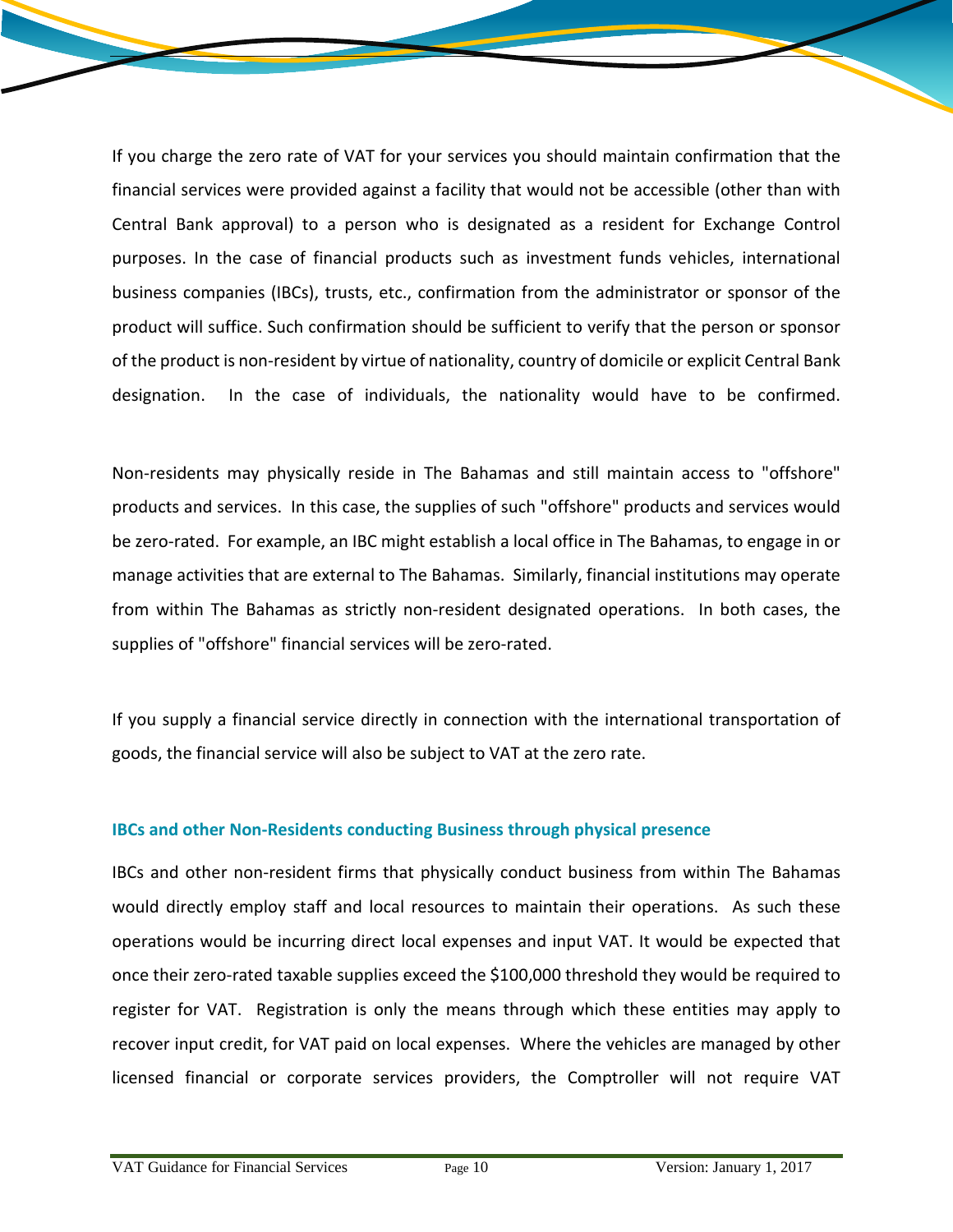registration.

# **What does it mean to be a "Non-Resident" for Exchange Control Purpose**

When the "non-resident" status is applied to determine the VAT treatment, it is always in the context of the supply. It means that in the Comptroller's determination (in VAT Rules, Ruling or interpretations), or as the Act and Regulations specify, the benefit or use of the supply is outside the Bahamas. Certain financial services and products denominated in foreign currency, for example, may only be supplied from inside The Bahamas to non-residents. Whenever these are supplied and recognized as such they are taxed at a rate of zero percent. The supplier of the end product would also have received specific regulatory authority to make such supplies.

#### **When do I have to register for VAT?**

You have to register for VAT if you make taxable supplies that exceed the VAT registration threshold of \$100,000. Taxable supplies include supplies subject to VAT at the standard rate and zero rate. In addition, where a person in the course of furtherance of a taxable activity at the beginning of any period of three hundred and sixty-five (365) days has reasonable grounds to expect to obtain from the taxable activity during such period, a turnover in excess of the registration threshold or at the end of any period of twelve (12) or fewer months, obtained a turnover in excess of the registration threshold must apply for registration. You can also voluntarily register for VAT if you make taxable supplies below the VAT registration threshold.

You can apply for exemption from VAT registration if you only supply services that are subject to VAT at the zero rate of VAT; however, you can only recover VAT on costs if you are registered for VAT.

# **Can I opt out of registration and filing?**

If you only make zero-rated supplies, and would always be in a net refund position, you may apply in writing to the Comptroller to opt out of filing. In this case, you must still apply for a tax identification number (TIN). Once approved, you will not be a VAT registrant and you will not be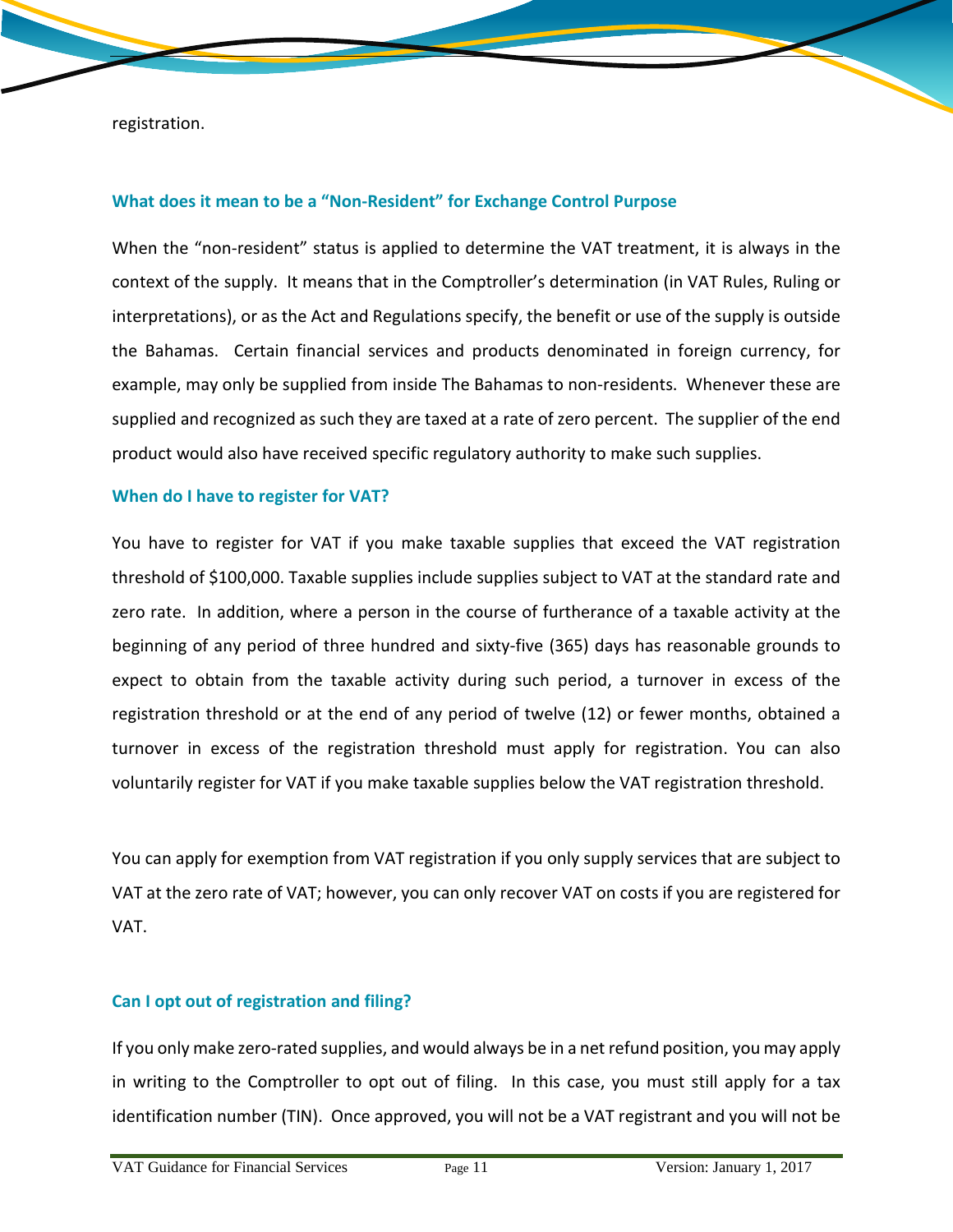allowed to issue VAT invoices or VAT receipts. Also, you will not be allowed to file claims for refund of VAT credit.

If you meet the mandatory registration, and make any supplies that are taxable at the standard rate, such as real estate, you may not apply to "opt out".

# **VAT invoices and receipts for Banks and other financial institutions**

A concession on the requirements for VAT invoices and VAT receipts is available for banks and other financial institutions that generally provide periodic statements detailing their charges to their customers. You can indicate on the statement which charges are subject to VAT rather than issuing a separate VAT invoice; however, the total amount of VAT charged in respect of the items on the statement must be clearly shown as a separate item on the statement. You must notify and obtain agreement from the Comptroller of VAT ("Comptroller") if you intend to use this concession.

Domestic institutions must publish a list of their VAT inclusive fee schedules and provide customers who are VAT registrants with periodic statementsthat provide documentary evidence of VAT paid on fee-based services.

# **Tax point or time of supply**

The "tax point" or "time of supply" is the date when a supply is considered to take place for VAT purposes. There are rules that tell you if this is the date of the actual supply, the date of the invoice or some other date, depending on the circumstances.

It is important to put the correct date for the time of supply on your invoice because both you and your customer will need this information to make sure the VAT on the invoice is accounted for on the correct VAT Return.

You must issue invoices immediately upon supply to enable your customers to recover any VAT charged.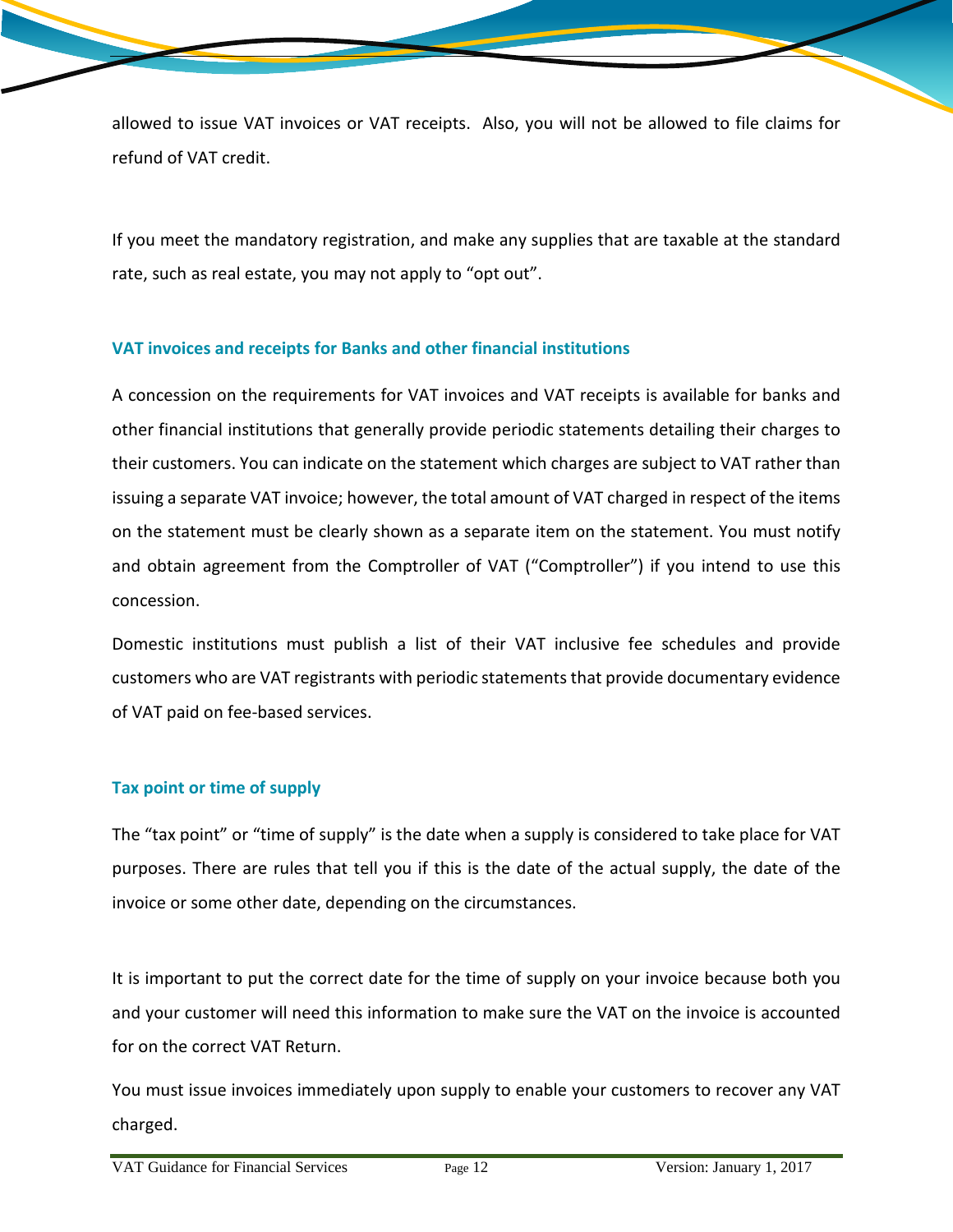The time of supply is the earliest of:

- $\Box$  the date an invoice is raised;
- $\Box$  receipt of payment;
- $\Box$  the date goods are delivered or made available to the recipient; or
- $\Box$  the date the performance of service is completed.

In relation to the supply of goods through financing arrangements, the following will apply:-

- $\Box$  under a credit agreement where the agreement commences prior to January 1, 2015, no VAT is charged on the periodic payments.
- $\Box$  under a layaway agreement VAT is charged on the full value of the goods when delivered on or after January 1, 2015.
- $\Box$  under a hire purchase agreement,  $\cdot$  once the agreement commences and the goods delivered prior to January 1, 2015, no VAT is charged on the periodic payments. If an agreement commences prior to January 1, 2015, but the goods are delivered after January 1, 2015, VAT will be charged on the cash price.

# **How do I account for VAT on the goods and services I supply?**

The VAT on your supplies is called output tax. You declare your output tax each month on your VAT Return. You must declare all sales which fall within the VAT period on the relevant VAT Return. For example, all sales that occur in March must be included on the March VAT Return.

Your input tax is offset against your output tax and you pay to the Comptroller of VAT ("Comptroller") the balance. Sometimes the input tax may exceed the output tax in which case you may be able to request a refund (see the section "When can I claim a refund of VAT?").

#### **THE RECOVERY OF VAT ON PURCHASES**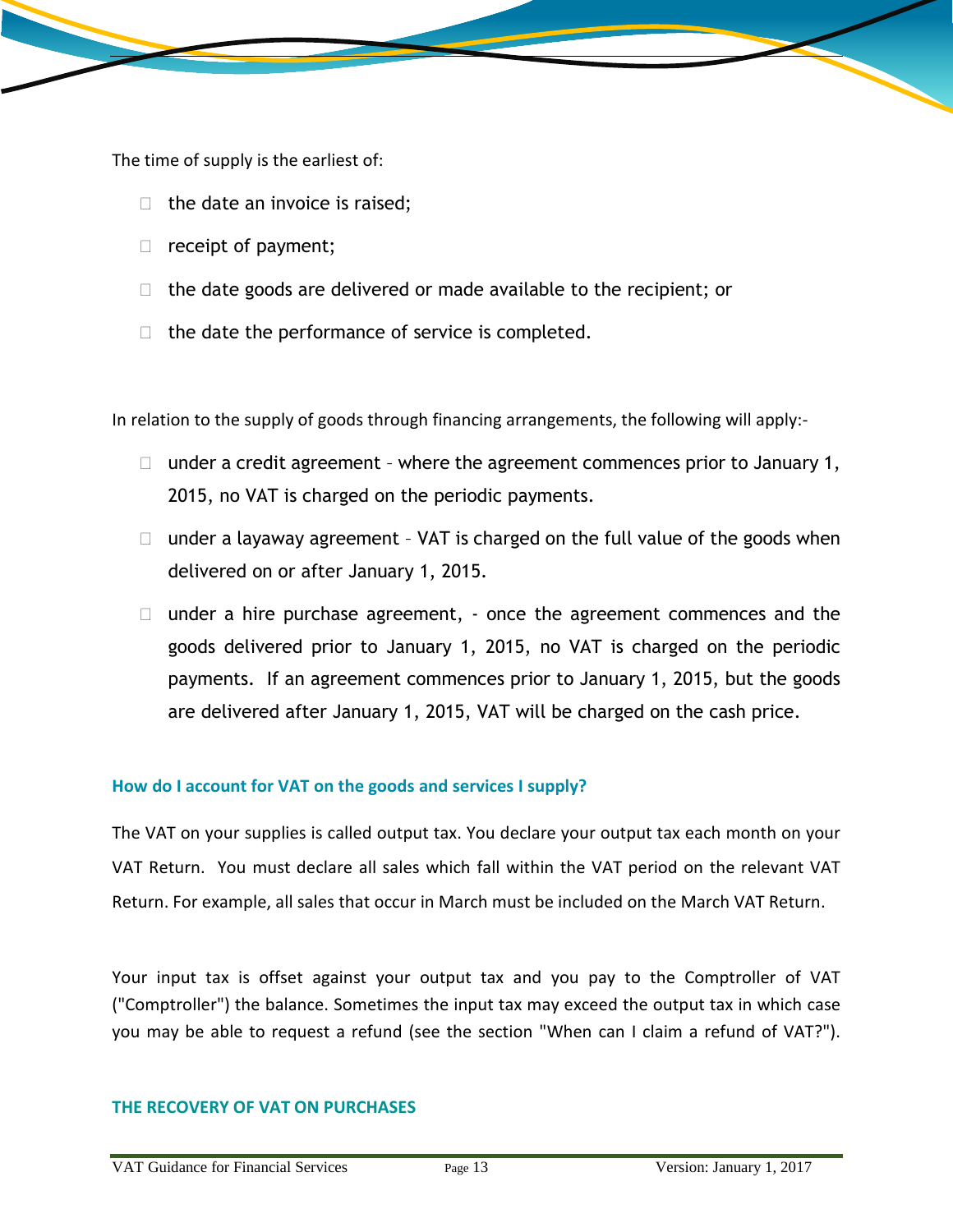You should consult The Bahamas General VAT Guide on filing and recovery of VAT on Inputs.

#### **The Law**

You may find the following references to the legislation useful.

#### **VAT Act**

Definitions of credit agreement, financial institution, licensed financial service provider First Schedule Part II (9) provides for the zero rating of exported professional services including First Schedule Part II (11) provides for the zero rating of exported international services including financial services

Third Schedule Part II (1) provides for the exemption of financial services

#### **VAT Regulations**

Definitions of financial services, financial services provider and international financial services.

Part I Regulation 3 outlines the regulations relating to determining the cash value under a credit agreement.

Part II Regulation 17 provides an explanation of the extent of the VAT exemption for financial services.

Part IV Regulation 9 deals with the place of supply of services rendered by an overseas portion of a business.

Part IV Regulation 27 explains how to treat a mixed supply.

Part V Regulation 32 and Regulation 33 explain how to apportion input tax.